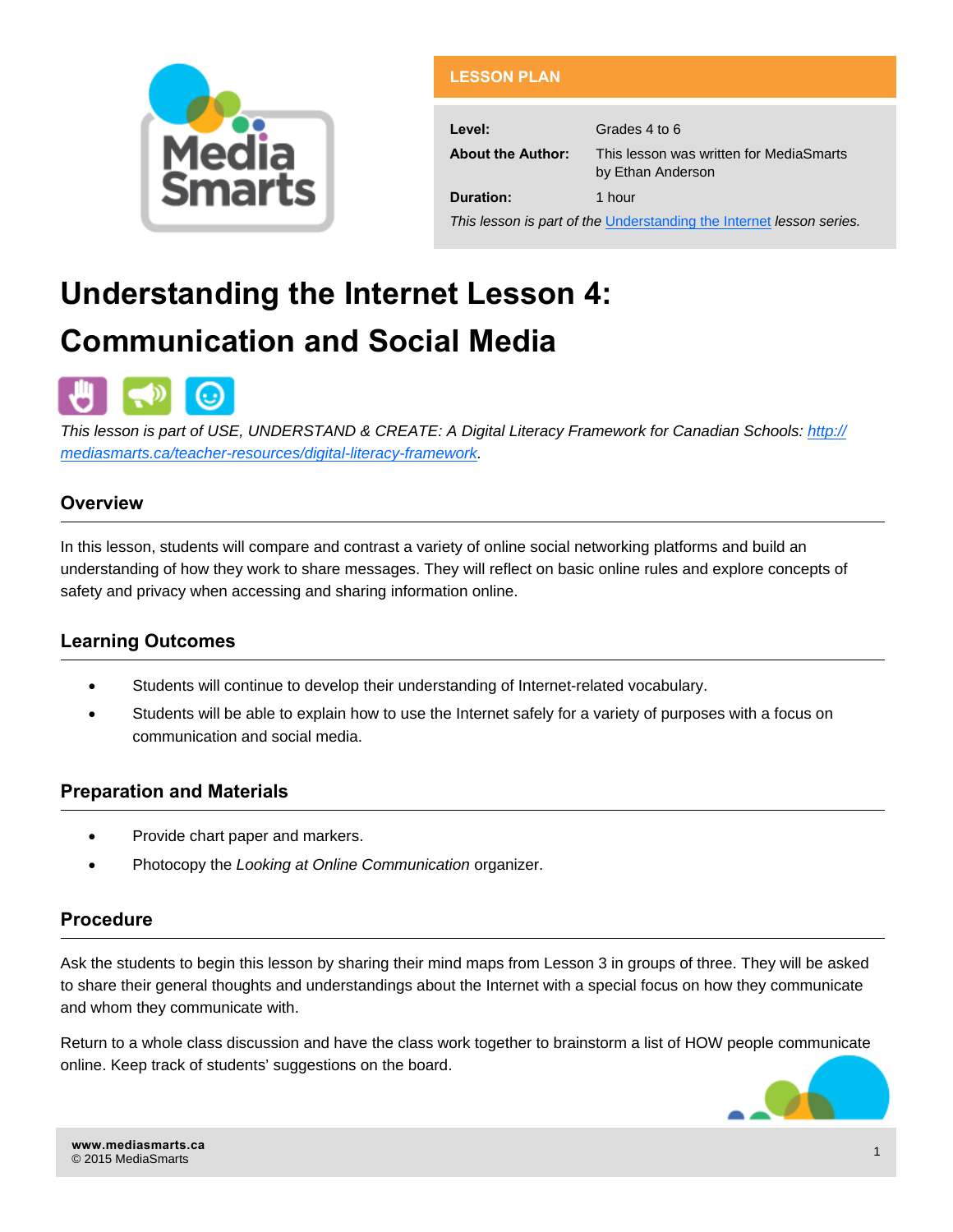#### **Communicating Online**

Provide students with a copy of the *Looking at Online Communication* organizer. Ask them to read back through their mind maps and look at the sites/programs they could use to populate the first column of the chart. Allow them to work in groups of three to come up with possible entries.

After about five minutes, bring the class together to co-create a master list so that all graphic organizers share the same ideas. Ensure that within the column a variety of different options are included, such as Facebook, Twitter, video chat, Instagram, email, texting, virtual worlds (such as Poptropica), and co-operative gaming platforms (Minecraft, Xbox FIFA 2014, etc.)

Review the list together and then ask students to work in partners for five minutes to fill in the chart. After five minutes, they will switch partners and work for another five minutes. They will switch one more time and after a final five minutes of working they will return with their partners to a whole class discussion. Ask students to share the charts they developed with their partners to create a master list.

Now have each student complete a journal entry in which they reflect on the questions or concerns relating to **two** of their favourite platforms or activities and what they do to ensure that they have a safe and happy experience while using them. (You may choose to have students submit their journals for assessment.)

#### **Risks and Concerns**

Write the header "Critical Questions and Concerns" on the board and write down the ideas shared by the Black Perspective group during the Six Perspectives activity in Lesson 3. Then have students add the concerns and questions that they raised in their journal entries.

Now have students work in groups to produce a list of rules for online behaviour that cover how to use online platforms *safely* and *responsibly*: make sure that they include not just steps for keeping *themselves* safe but ways that they can avoid harming other people, intentionally or accidentally. Have the groups share their lists with the whole class and then have the class rank the rules according to how important they believe they are. Make sure that students agree on the wording of the rules.

Use this list to create a final *Online Code of Conduct.* Give a copy to each student and post one in the classroom next to the other charts created through these lessons. Have students sign the large copy (you may sign it as well) and take copies to be shared with their parents.

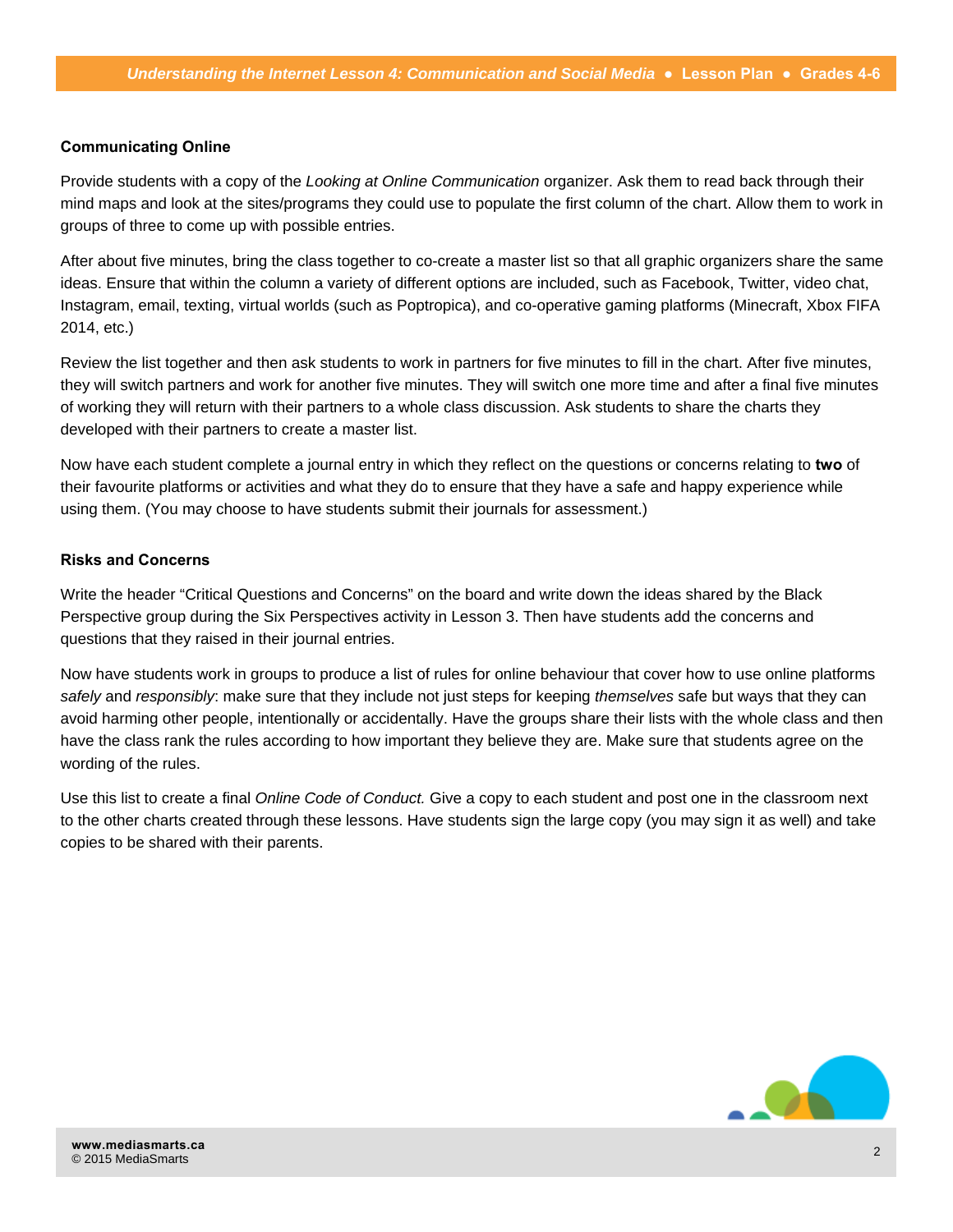# **Looking at Online Communication**

| <b>Name of Platform</b> | <b>How People are</b><br>Identified :<br><b>Usernames and</b><br><b>Avatars</b> | <b>How People</b><br>Communicate | <b>Specialized</b><br><b>Vocabulary</b> | Things you need to<br>know to use this<br>platform safely and<br>effectively |
|-------------------------|---------------------------------------------------------------------------------|----------------------------------|-----------------------------------------|------------------------------------------------------------------------------|
|                         |                                                                                 |                                  |                                         |                                                                              |
|                         |                                                                                 |                                  |                                         |                                                                              |
|                         |                                                                                 |                                  |                                         |                                                                              |
|                         |                                                                                 |                                  |                                         |                                                                              |
|                         |                                                                                 |                                  |                                         |                                                                              |